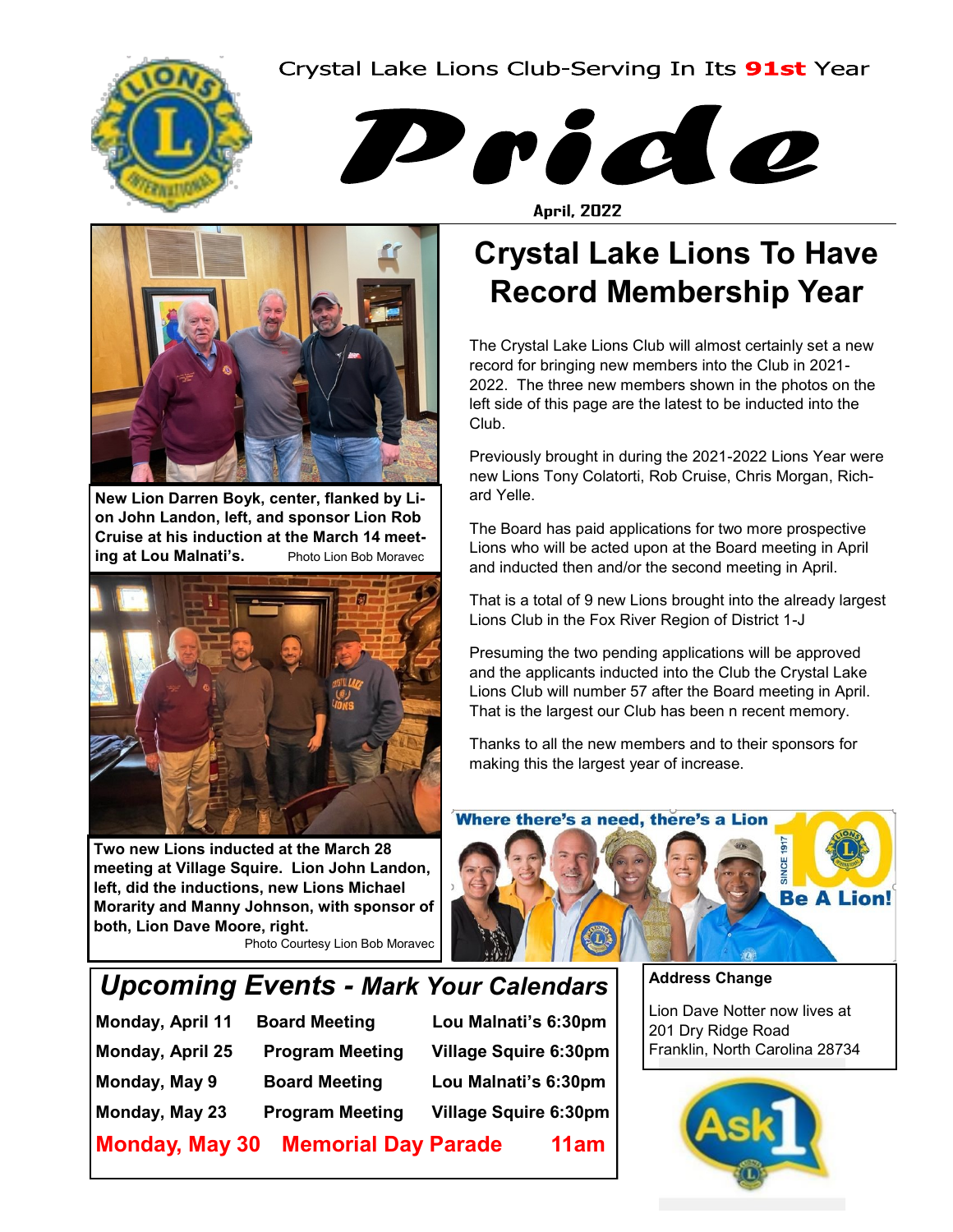# *President's Letter*

#### Crystal Lake Lions

The Lions of Crystal Lake club has sold out our Steak Fry again. Randy Funk and his committee did a fantastic job marketing this. We also have our Meat Raffle set for mid-May. Lion Doug and his committee did a great job as well setting this up.

The club had it's second meeting Monday. Our guest speaker was Lori Parrish from the Samaritan in Barrington. This Counseling Center offers healing for the mind, body and spirit to maintain and achieving wholeness no matter where you are in life.

Have a great April.

#### *Lion Brennan Markee,*

Crystal Lake Lions Club President

**We Serve!** Is the motto of Lionism and our Club serves many in Crystal Lake and nearby; many who are not as fortunate as we are and really need our services. Your Editor recently needed the help of one of our Crystal Lake Lions to drive me to Sycamore for cataract surgery and home again and the very next day to Sycamore and back again for the required checkup after the surgery. I received that driving help from Lion Bob Moravec, a long-time Crystal Lake Lion and friend. I would like to express my heartfelt, and public, thanks to Lion Bob for his driving and comradeship during this two day period. Lion Bob is a fine Lion and his service in driving me exemplified the Lions' **We Serve** motto.

#### **Meeting Schedule**

| Monday, April 11 Board Meeting |                                       | Lou Malnati's 6:30pm                                    |
|--------------------------------|---------------------------------------|---------------------------------------------------------|
|                                |                                       | Monday, April 25` Program Meeting Village Squire 6:30pm |
| Monday, May 9                  | <b>Board Meeting</b>                  | Lou Malnati's 6:30pm                                    |
| Monday, May 23                 | Program Meeting Village Squire 6:30pm |                                                         |

#### **Monday,. May 30 Memorial Day Parade 11am**

The Crystal Lake Lions Club meets the second and fourth Monday. There are no club meetings in July and August. However, the Board meets in July/August to plan for the upcoming Lions year.

(Regular Board & Program Meetings begin at 6:30pm. Lionization at 6:00pm)

## **2021-2022 Club Officers**

President Brennan Markee 1st Vice Pres Rob Parrish 2nd Vice President John Dewey 3rd Vice President Dave Moore Secretary John Landon Asst Secretary Norm Vinton Treasurer John Dewey Asst Treas Rick Miller **Tail Twister Steve Dalzell** Asst Tail Twister Mike Gasparaitis Asst Tail Twister Jim Zambon Lion Tamer Meghan Davies Asst Lion Tamer Dave Notter Asst Lion Tamer Ashley Funk Director Doug Lomen Director Rob Wood Director Rick Miller Director Jeff Thorsen Director Randy Funk



Published Monthly by the **Crystal Lake Lions Club** PO Box 48 Crystal Lake, IL 60039-0048

Editor John Landon, PDG, PCC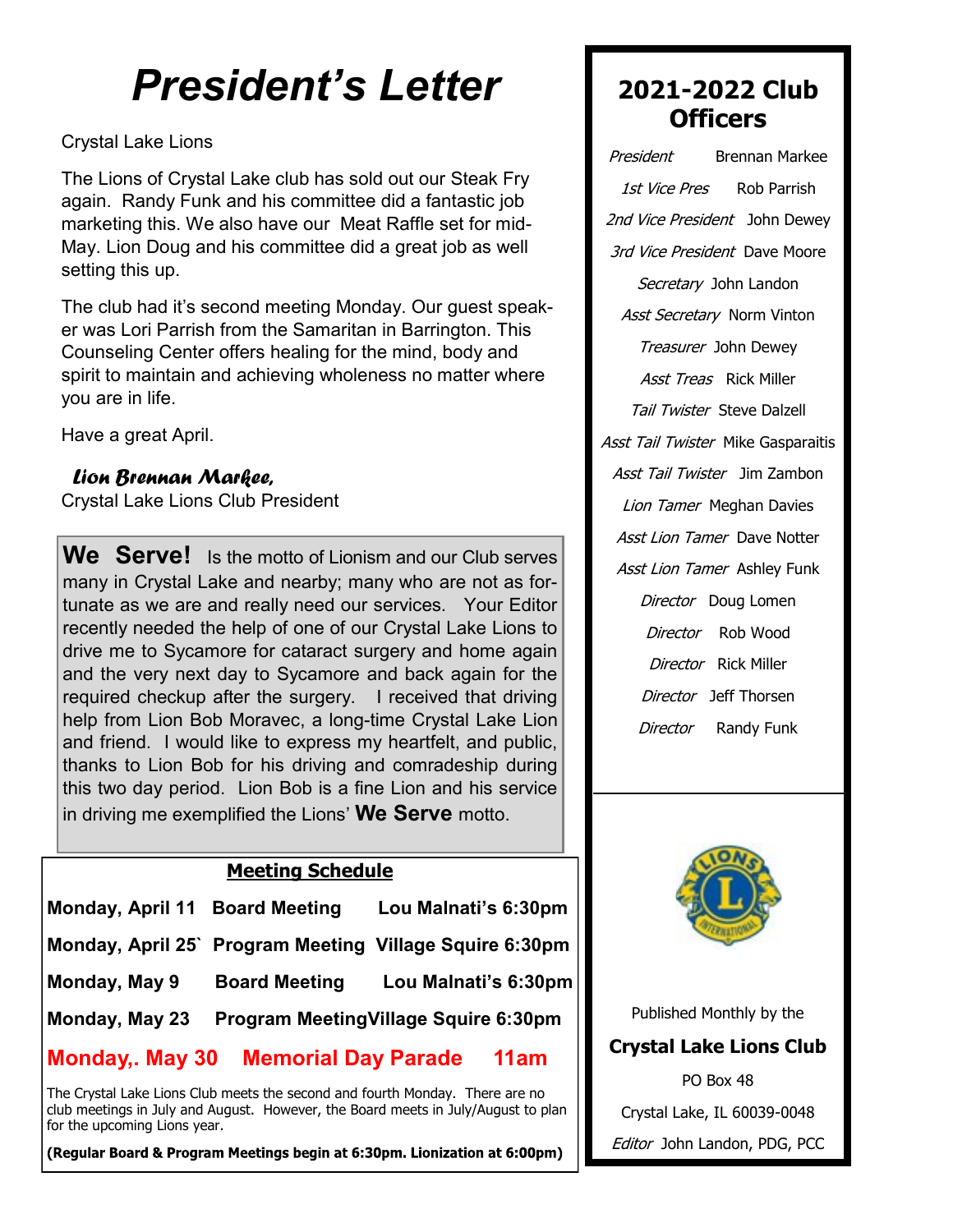| <b>Crystal Lake Lions Golf Outing 2022</b>                                                                                                                                                                                      |  |  |  |
|---------------------------------------------------------------------------------------------------------------------------------------------------------------------------------------------------------------------------------|--|--|--|
|                                                                                                                                                                                                                                 |  |  |  |
| <b>Boone Creek Golf Club</b>                                                                                                                                                                                                    |  |  |  |
| June 6, 2022                                                                                                                                                                                                                    |  |  |  |
| Registration at 9:30am - Shotgun Start at 10:30am                                                                                                                                                                               |  |  |  |
| Prizes, 50/50 Raffle and Auction Items                                                                                                                                                                                          |  |  |  |
| \$135 includes golf, cart, prizes lunch and dinner (Dinner only \$25)                                                                                                                                                           |  |  |  |
| <b>REGISGTER EARLY!!!</b>                                                                                                                                                                                                       |  |  |  |
|                                                                                                                                                                                                                                 |  |  |  |
| _ \$135 includes golf, cart, lunch, dinner and prizes ______________ \$25 dinner only                                                                                                                                           |  |  |  |
|                                                                                                                                                                                                                                 |  |  |  |
|                                                                                                                                                                                                                                 |  |  |  |
|                                                                                                                                                                                                                                 |  |  |  |
| Phone #: _________________________                                                                                                                                                                                              |  |  |  |
|                                                                                                                                                                                                                                 |  |  |  |
| Phone #: http://www.archive.com/                                                                                                                                                                                                |  |  |  |
|                                                                                                                                                                                                                                 |  |  |  |
|                                                                                                                                                                                                                                 |  |  |  |
|                                                                                                                                                                                                                                 |  |  |  |
| ____ Single golfer - I would like to be placed in a foursome                                                                                                                                                                    |  |  |  |
|                                                                                                                                                                                                                                 |  |  |  |
| Elag Sponsorship \$300 - Company Name: Name: Name: Name: Name: Name: Name: Name: Name: Name: Name: Name: Name: N                                                                                                                |  |  |  |
|                                                                                                                                                                                                                                 |  |  |  |
|                                                                                                                                                                                                                                 |  |  |  |
| Foursome & Hole & Flag Sponsorship \$850 Physical Contract of the Contract of the Contract of the Contract of the Contract of the Contract of the Contract of the Contract of the Contract of the Contract of the Contract of t |  |  |  |
|                                                                                                                                                                                                                                 |  |  |  |

Registration & Payment must be received by May 21st to be assured of tee assignment. Checks should be made payable to Crystal Lake Lions Club, P.O. Box 48, Crystal Lake, IL 60039-0048.) Questions? Call Dave 224.623.2602, Doug 815.382.2435, Brennan 815-814.6642 or Rob 815.378.4459.